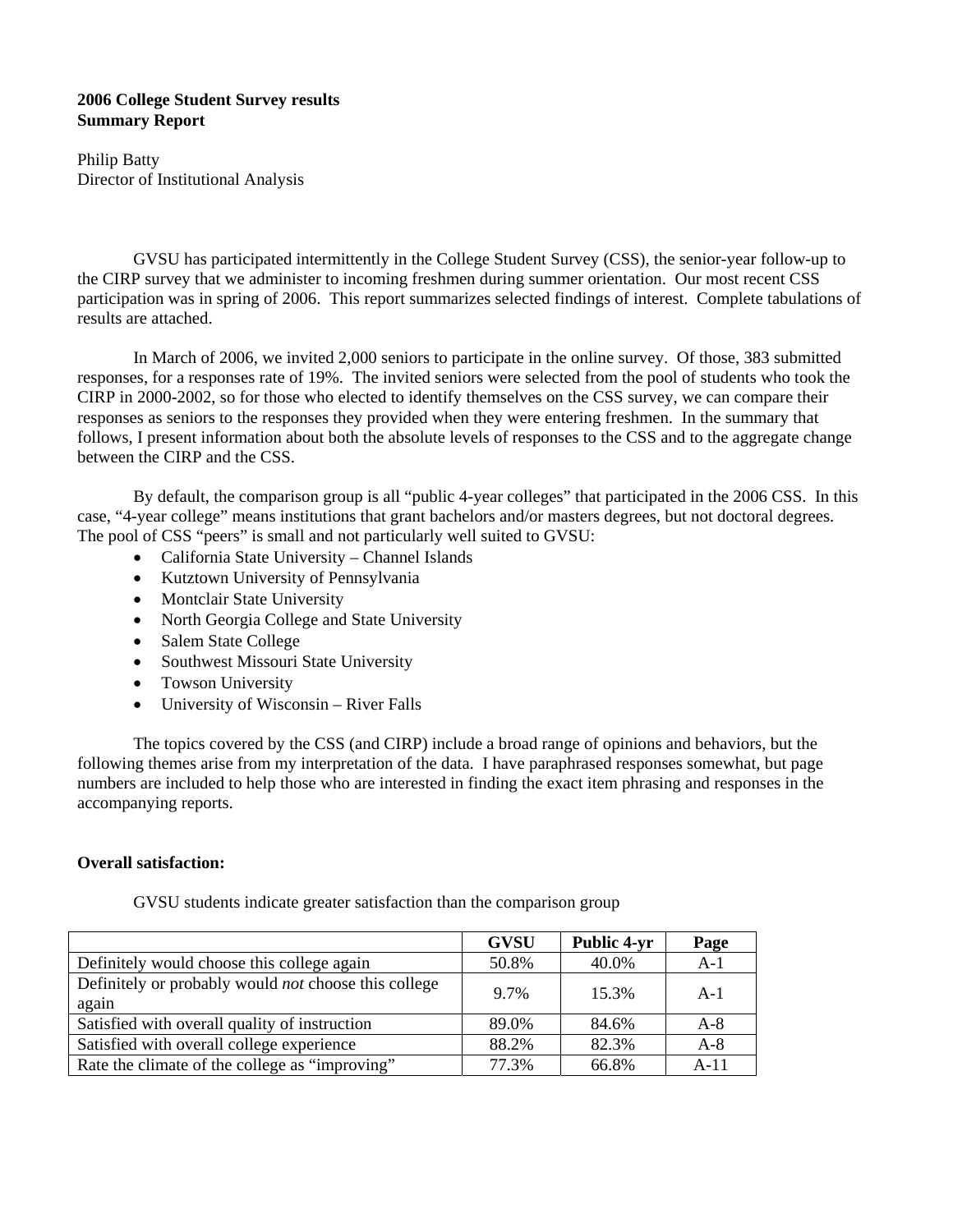## **Academic habits**

 GVSU students report greater prevalence of some troubling academic habits (but also provided some indications of good behavior).

|                                                      | <b>GVSU</b>   | <b>Public 4-yr</b> | Page  |
|------------------------------------------------------|---------------|--------------------|-------|
| Failed to complete homework on time                  | 63.5%         | 57.6%              | $A-2$ |
| Came late to class                                   | 72.3%         | 67.5%              | $A-2$ |
| Studied with other students                          | 96.3%         | 91.1%              | $A-2$ |
| Frequently used the library for research or homework | 41.1%         | 44.9%              | $A-2$ |
| Overslept and missed class                           | 61.3%         | 54.5%              | $A-3$ |
| Fell asleep in class                                 | 46.4%         | 35.6%              | $A-3$ |
| Contested a grade                                    | 44.9%         | 33.4%              | $A-3$ |
| Studied at least 6 hours per week                    | 63.0%         | 56.9%              | $A-4$ |
| Never read for pleasure                              | 35.7%         | 30.5%              | $A-6$ |
| Frequently felt overwhelmed by all I had to do       | 49.3%         | 43.7%              | $A-8$ |
|                                                      |               |                    |       |
|                                                      | <b>GVSU</b>   | Public 4-yr        |       |
|                                                      | <b>Change</b> | <b>Change</b>      | Page  |
| Frequently felt overwhelmed by all I had to do       | $+32.1%$      | $+19.3%$           | $B-1$ |
| Never read for pleasure.                             | $+17.1%$      | $+10.2%$           | $B-3$ |

#### **Academic opportunities**

 GVSU students generally reported more exposure to (or satisfaction with) active learning environments and special learning opportunities than students in the comparison group.

|                                                          | <b>GVSU</b>   | <b>Public 4-yr</b> | Page  |
|----------------------------------------------------------|---------------|--------------------|-------|
| Participated in leadership training                      | 24.0%         | 17.7%              | $A-2$ |
| Participated in study-abroad                             | 13.3%         | 9.1%               | $A-2$ |
| Worked on an independent study project                   | 47.5%         | 61.7%              | $A-2$ |
| Studied with other students                              | 96.3%         | 91.1%              | $A-2$ |
| Frequently observed professors actively engaging         | 55.6%         | 46.3%              | $A-3$ |
| students during class                                    |               |                    |       |
| Satisfied with laboratory facilities and equipment       | 74.8%         | 63.3%              | $A-3$ |
| Satisfied with tutoring or other academic assistance     | 65.5%         | 52.2%              | $A-3$ |
| Satisfied with opportunities for community service       | 59.1%         | 50.4%              | $A-3$ |
| Satisfied with ability to find a faculty or staff mentor | 67.5%         | 63.9%              | $A-3$ |
| Satisfied with leadership opportunities                  | 62.3%         | 57.5%              | $A-3$ |
|                                                          |               |                    |       |
|                                                          | <b>GVSU</b>   | <b>Public 4-yr</b> |       |
|                                                          | <b>Change</b> | <b>Change</b>      | Page  |
| Performed community service as part of a class           | $-15.0%$      | $-4.7\%$           | $B-1$ |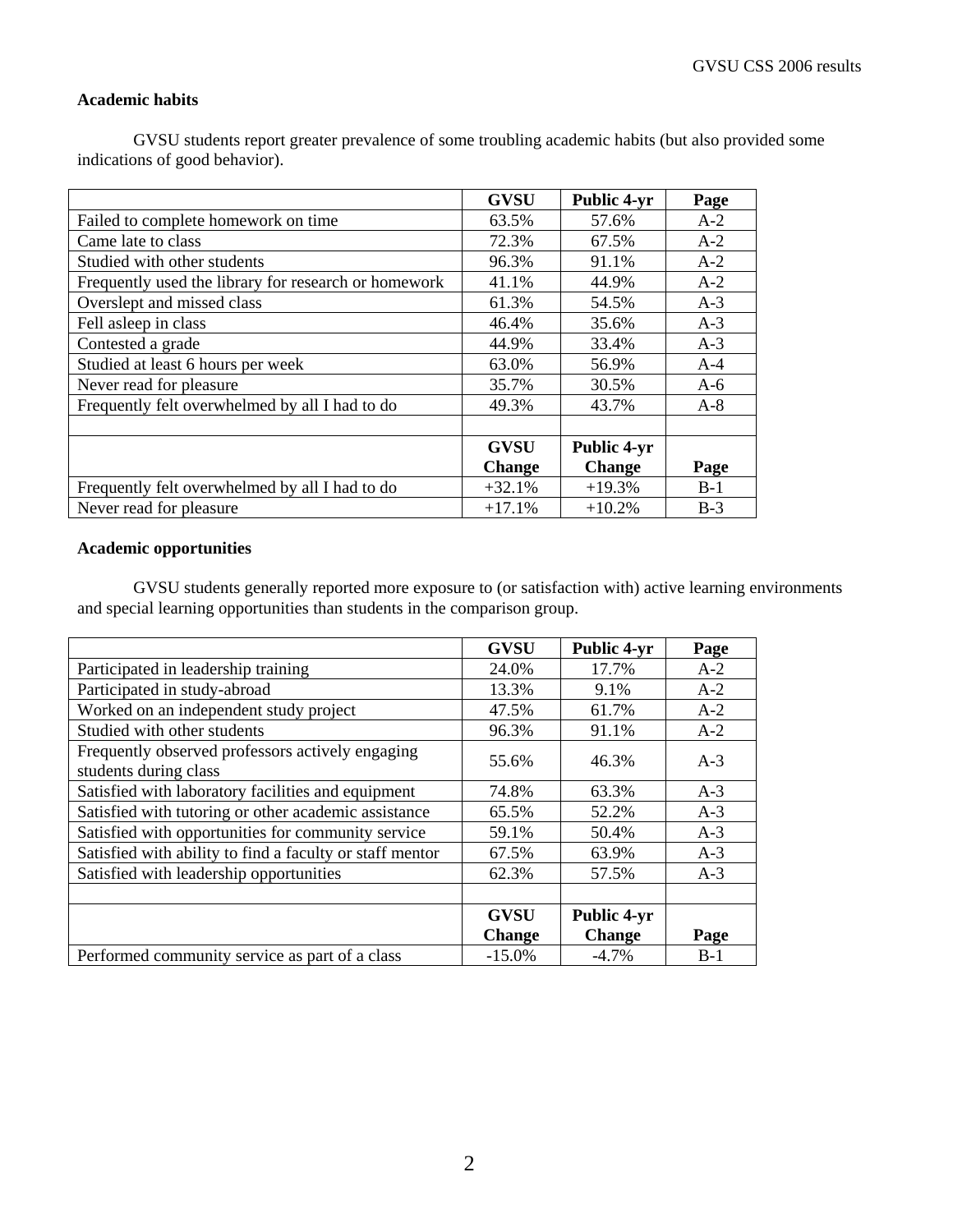#### **Alcohol**

 GVSU students report more use of wine and liquor, and growth in use of beer, wine, and alcohol was also high at GVSU.

|                      | <b>GVSU</b>   | <b>Public 4-yr</b> | Page  |
|----------------------|---------------|--------------------|-------|
| Drank wine or liquor | 83.4%         | 77.5%              | $A-8$ |
|                      |               |                    |       |
|                      | <b>GVSU</b>   | <b>Public 4-yr</b> |       |
|                      | <b>Change</b> | <b>Change</b>      | Page  |
| Drank beer           | $+40.8%$      | $+28.3%$           | $B-1$ |
| Drank wine or liquor | $+56.2%$      | $+37.5%$           | $B-1$ |

## **Diversity**

 GVSU students generally indicate commitment to interethnic understanding, but also raise some concerns about their perception of GVSU's openness to various kinds of diversity. As a contextual note: in the same week that students received their CSS surveys, President Murray convened "special meetings" of students and employees to discuss racial incidents that had recently occurred on campus.

|                                                                                | <b>GVSU</b>   | <b>Public 4-yr</b> | Page   |
|--------------------------------------------------------------------------------|---------------|--------------------|--------|
| Took an ethnic studies course in college                                       | 43.9%         | 34.4%              | $A-2$  |
| Attended a racial/cultural awareness workshop                                  | 40.2%         | 22.3%              | $A-2$  |
| Had a roommate of a different race/ethnicity                                   | 37.3%         | 29.9%              | $A-2$  |
| Participated in an ethnic/racial student organization                          | 17.2%         | 11.7%              | $A-2$  |
| Socialized frequently with someone of a different<br>ethnic group in last year | 34.8%         | 39.3%              | $A-8$  |
| Satisfied with institution's respect for the expression<br>of diverse beliefs  | 69.7%         | 74.9%              | $A-8$  |
| Helping to promote racial understanding is an<br>important personal objective  | 42.1%         | 39.1%              | $A-10$ |
| Give college the highest rating for acceptance of<br>diversity                 | 20.0%         | 30.1%              | $A-11$ |
| Give college the highest rating for nonsexist climate                          | 21.4%         | 25.1%              | $A-11$ |
| Rate the climate of the college as homophobic                                  | 34.3%         | 17.8%              | $A-11$ |
| Agree that colleges should prohibit racist/sexist speech<br>on campus          | 62.2%         | 59.2%              | $A-13$ |
|                                                                                |               |                    |        |
|                                                                                | <b>GVSU</b>   | <b>Public 4-yr</b> |        |
|                                                                                | <b>Change</b> | <b>Change</b>      | Page   |
| Socialized frequently with someone of a different<br>ethnic group in last year | $-21.2%$      | $-26.7$            | $B-1$  |
| Helping to promote racial understanding is an<br>important personal objective  | $+23.4%$      | $+15.1%$           | $B-4$  |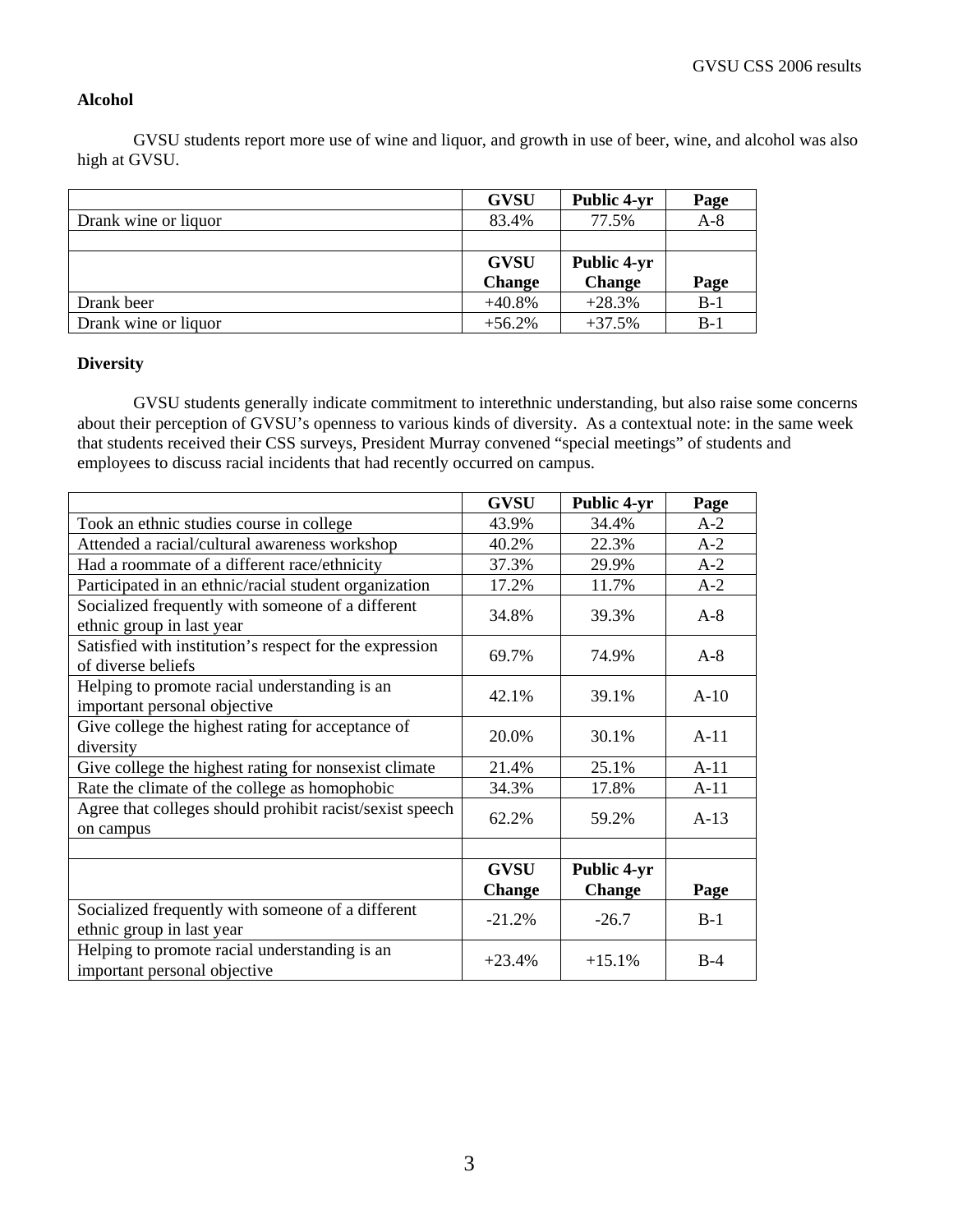#### **Leadership**

|                                                                   | <b>GVSU</b>                  | <b>Public 4-yr</b>           | Page   |
|-------------------------------------------------------------------|------------------------------|------------------------------|--------|
| Participated in leadership training                               | 24.0%                        | 17.7%                        | $A-2$  |
| Becoming a community leader is an important<br>personal objective | 42.2%                        | 37.6%                        | $A-10$ |
|                                                                   |                              |                              |        |
|                                                                   | <b>GVSU</b><br><b>Change</b> | Public 4-yr<br><b>Change</b> | Page   |
| Becoming a community leader is an important<br>personal objective | $+16.8%$                     | $+12.3%$                     | $B-4$  |

GVSU students expressed a stronger interest in leadership than students in the comparison group.

#### **Learning and Development**

 GVSU students reported similar gains to the comparison group in most academic skills covered by the questionnaire. They reported particular gains in discipline-specific knowledge and understanding of societal problems. GVSU students self-assessments on various personal qualities tended to decrease more or increase less than other students'. I don't think this means much, since students rate themselves relative to an "average person", and their perception of "average" is likely to change as much as their own abilities.

|                                                                                                   | <b>GVSU</b>   | Public 4-yr   | Page  |
|---------------------------------------------------------------------------------------------------|---------------|---------------|-------|
| Knowledge of a particular discipline is much stronger<br>than when entering college               | 69.8%         | 62.4%         | $A-9$ |
| Understanding of problems facing my community is<br>much stronger than when entering college      | 25.5%         | 22.4%         | $A-9$ |
| Understanding of social problems facing our nation is<br>much stronger than when entering college | 32.5%         | 28.9%         | $A-9$ |
|                                                                                                   |               |               |       |
|                                                                                                   | <b>GVSU</b>   | Public 4-yr   |       |
| Rate self above average or top 10% in                                                             | <b>Change</b> | <b>Change</b> | Page  |
| Academic ability                                                                                  | $-3.9\%$      | $+3.2%$       | $B-1$ |
| Computer skills                                                                                   | $-0.3\%$      | $+3.1%$       | $B-1$ |
| Drive to achieve                                                                                  | $-0.6%$       | $+5.3%$       | $B-1$ |
| <b>Emotional health</b>                                                                           | $-5.2\%$      | $-1.7\%$      | $B-1$ |
| Leadership ability                                                                                | $+0.9\%$      | $+4.1%$       | $B-1$ |
| Self understanding                                                                                | $+17.4%$      | $+13.5%$      | $B-1$ |
| Spirituality                                                                                      |               |               | $B-1$ |
|                                                                                                   | $-5.5\%$      | $-2.3%$       |       |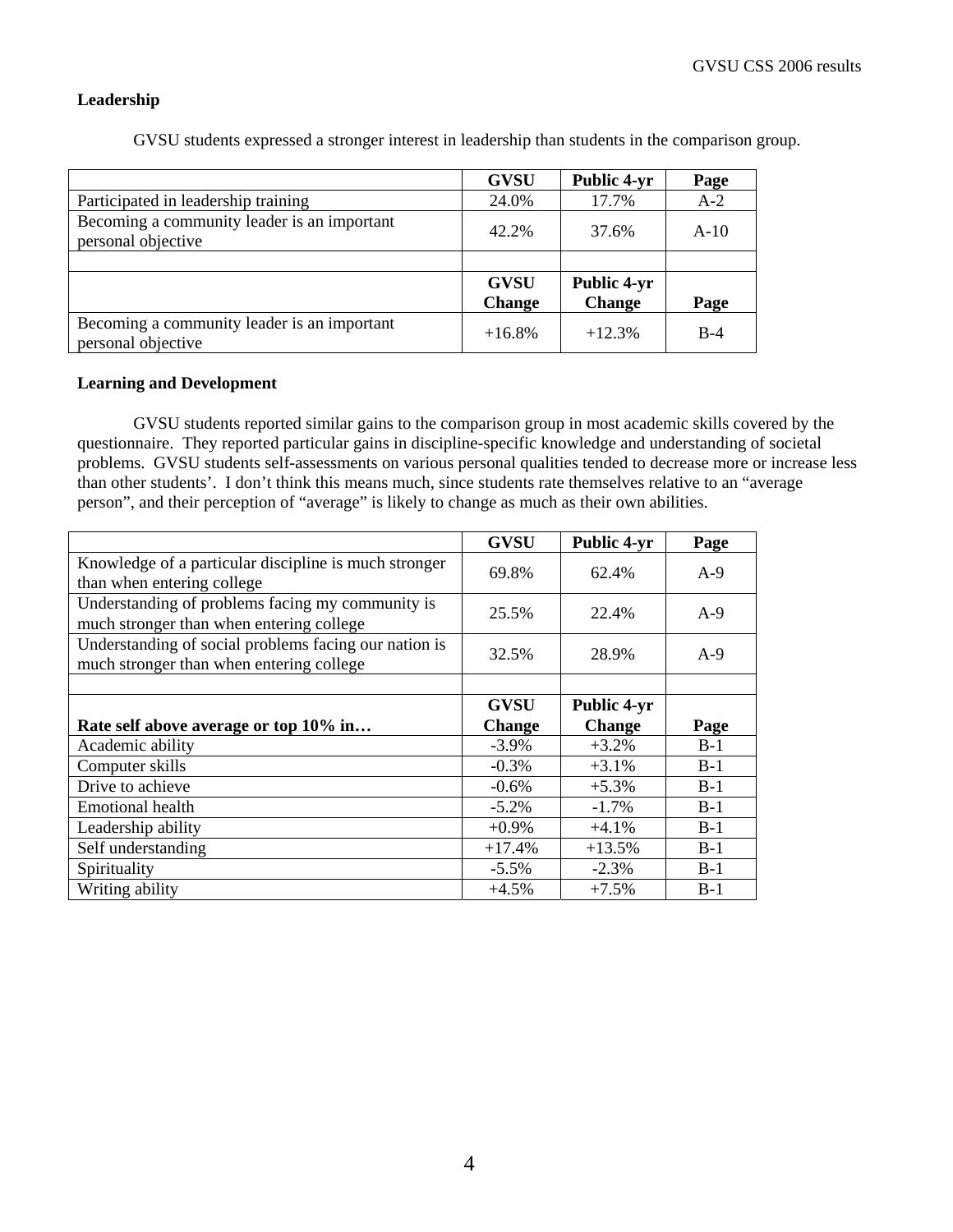## **Satisfaction with facilities**

 GVSU students are generally more satisfied with campus facilities than students at the comparison institutions. The exception to this rule is the library.

| Satisfied with               | <b>GVSU</b> | <b>Public 4-yr</b> | Page  |
|------------------------------|-------------|--------------------|-------|
| Lab facilities and equipment | 74.8%       | 63.3%              | $A-3$ |
| <b>Library Facilities</b>    | 57.1%       | 71.3%              | $A-3$ |
| Computer facilities          | 81.3%       | 71.6%              | $A-3$ |
| Student housing              | 68.4%       | 48.0%              | $A-3$ |
| Recreational facilities      | 88.9%       | 60.9%              | $A-3$ |

#### **Satisfaction with services**

GVSU students rated services highly, except for the availability of classes.

|                                                      | <b>GVSU</b> | <b>Public 4-yr</b> | Page  |
|------------------------------------------------------|-------------|--------------------|-------|
| Had trouble getting needed courses                   | 76.9%       | 70.9%              | $A-3$ |
| Satisfied with computer training and help            | 57.5%       | 53.5%              | $A-3$ |
| Satisfied with tutoring or other academic assistance | 65.5%       | 52.2%              | $A-3$ |
| Satisfied with academic advising                     | 57.3%       | 52.4%              | $A-3$ |
| Satisfied with career counseling and advising        | 68.4%       | 48.0%              | $A-3$ |
| Satisfied with student housing                       | 68.4%       | 48.0%              | $A-3$ |
| Satisfied with financial aid services                | 61.0%       | 54.7%              | $A-3$ |
| Satisfied with opportunities for community service   | 59.1%       | 50.4%              | $A-3$ |

## **Social Activism**

 GVSU students give several indications of a greater commitment to social activism than students in the comparison group.

|                                                         | <b>GVSU</b> | <b>Public 4-yr</b> | Page   |
|---------------------------------------------------------|-------------|--------------------|--------|
| Performed volunteer work in last year                   | 72.3%       | 60.2%              | $A-8$  |
| Participated in organized demonstrations                | 22.8%       | 18.8%              | $A-8$  |
| Frequently discuss politics                             | 18.4%       | 15.3%              | $A-8$  |
| Frequently discuss religion                             | 18.3%       | 14.8%              | $A-8$  |
| Helping to promote racial understanding is an           | 42.1%       | 39.1%              | $A-10$ |
| important personal objective                            |             |                    |        |
| Becoming a community leader is an important             | 42.2%       | 37.6%              | $A-10$ |
| personal objective                                      |             |                    |        |
| Believe individuals can do little to bring about social | 21.7%       | 27.5%              | $A-13$ |
| change                                                  |             |                    |        |
| Expect to be doing volunteer work in coming fall        | 23.8%       | 14.8%              | $A-13$ |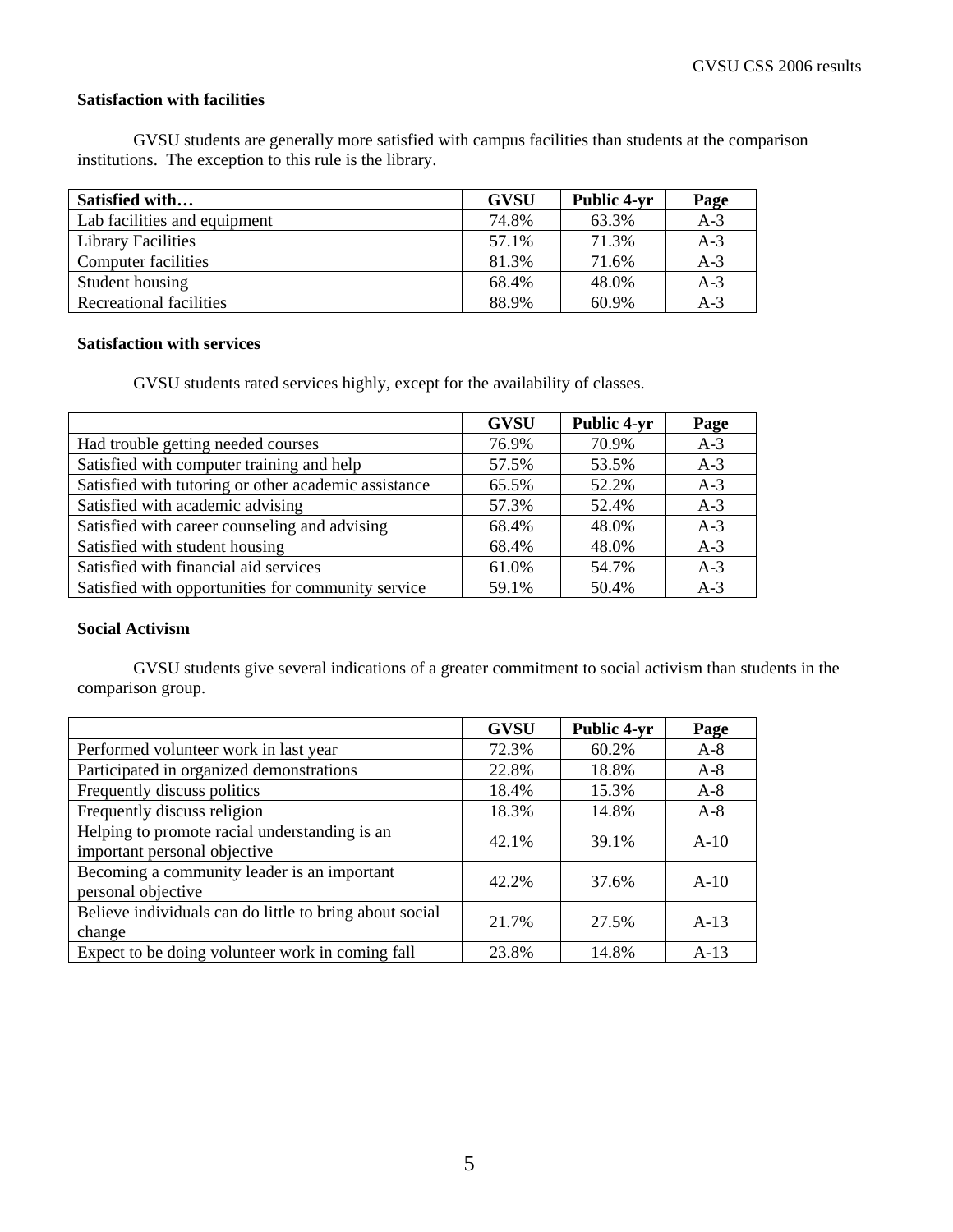## **Social Activism** (cont'd)

|                                                                                   | <b>GVSU</b>   | <b>Public 4-yr</b> |       |
|-----------------------------------------------------------------------------------|---------------|--------------------|-------|
|                                                                                   | <b>Change</b> | <b>Change</b>      | Page  |
| Frequently discuss politics                                                       | $+2.4%$       | $-0.6\%$           | $B-1$ |
| Participated in organized demonstrations                                          | $-20.1%$      | $-26.9\%$          | $B-1$ |
| Becoming a community leader is an important<br>personal objective                 | $+16.8%$      | $+12.3%$           | $B-4$ |
| Helping to promote racial understanding is an<br>important personal objective     | $+23.4%$      | $+15.1%$           | $B-4$ |
| Influencing social values is an important personal<br>objective                   | $+23.7%$      | $+13.2%$           | $B-4$ |
| Influencing the political structure is an important<br>personal objective         | $+11.9%$      | $+6.1\%$           | $B-4$ |
| Keeping up to date with politics is an important<br>personal objective            | $+19.9%$      | $+16.5%$           | $B-4$ |
| Participating in a community action program is an<br>important personal objective | $+17.6%$      | $+11.2%$           | $B-4$ |

#### **Social Life**

 GVSU students seem to indicate a more active campus social life than students at comparison schools, but also report a high incidence of loneliness or homesickness.

|                                                                                | <b>GVSU</b> | <b>Public 4-yr</b> | Page   |
|--------------------------------------------------------------------------------|-------------|--------------------|--------|
| Participated in intramural sports                                              | 39.5%       | 31.8%              | $A-2$  |
| Studied with other students                                                    | 96.3%       | 91.1%              | $A-2$  |
| Spent 6 or more hours per week socializing with<br>friends                     | 59.2%       | 50.7%              | $A-4$  |
| Spent any time in a typical week with student<br>organizations                 | 55.8%       | 43.8%              | $A-5$  |
| Felt lonely or homesick                                                        | 64.9%       | 51.8%              | $A-8$  |
| Socialized frequently with someone of a different<br>ethnic group in last year | 34.8%       | 39.3%              | $A-8$  |
| Satisfied with overall sense of community among<br>students                    | 69.3%       | 65.3%              | $A-8$  |
| Rate campus climate as friendly                                                | 86.1%       | 78.3%              | $A-10$ |
| Rate campus climate as socially inclusive                                      | 51.7%       | 47.6%              | $A-10$ |